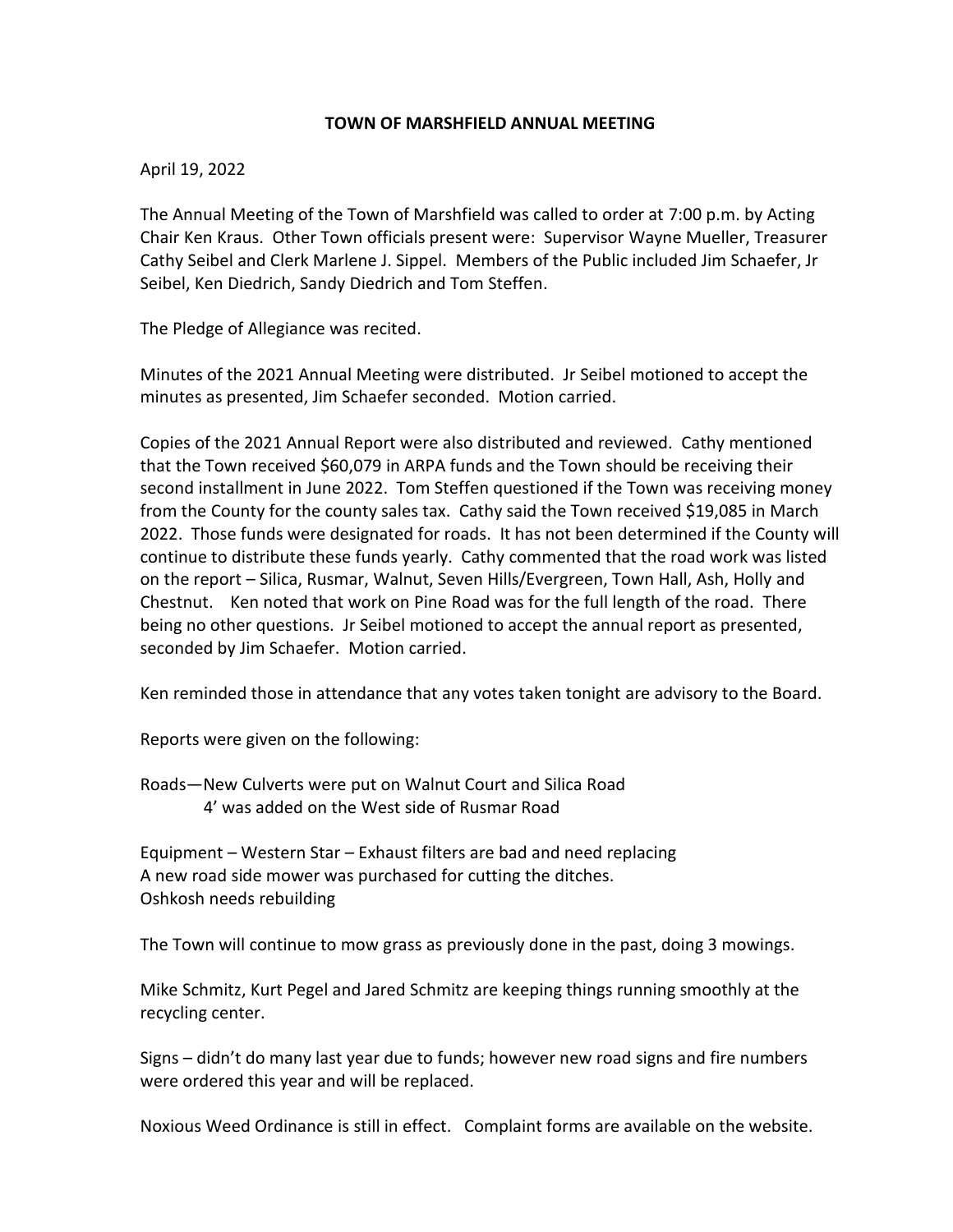Drop box was in use for 2<sup>nd</sup> year. Cathy did not collect taxes in person, it works well as many prefer putting in the drop box instead of the mail. Drop boxes can no longer be used for absentee ballots. However, other paperwork such as CSM's, rezones or variances can be dropped off there.

New business discussed was—

Special election will be held June 7 for a county executive. Sam Kaufman from the Town of Waupun is running.

Board of Review is scheduled for May  $9<sup>th</sup>$  to be adjourned to a later day. The revaluation is going well. It was questioned why only an exterior revaluation was being done. Because the Town was out of compliance and before the State would step in and demand a revalue, the Town decided to have Bowmar Appraisal do only an exterior revaluation due to cost. If the assessor would see something where a building permit was not obtained, they do have the right to access the inside.

Turbines are being upgraded so the road work for Hemlock and Town Hall Roads will be delayed. A roads plan agreement is being worked on between the Town of Marshfield, Town of Calumet and WE Energies.

Tentative plans for roads in 2022 are: Wedge and seal coat Rusmar Road Crackfill Rusmar Road, Maple Road and Oak Road Fire #795 (Stan Klapperich) – widen and raise road. Question on portion of road that is Town's responsibility. The Town will address the bottom portion of the road, while Klapperich will address the upper portion Two culverts on Willow Road Replace box culvert on Basswood Road. Cost will be split between Town & Village. It will be replaced with 2 culverts and follow the flow of the water.

Updated wiring, phone system, and wi-fi at the Hall.

The Mt. Calvary EMS is holding their annual brat fry on Sunday, May 1, 2022 from 10:30 a.m. to 4 p.m. at the Fireman's Park. Deb Johnson is retiring from the Ambulance Board. Tom Steffen moved to appoint Jen Wagner for a two year term, Jr Seibel seconded. The motion carried by a voice vote of ayes.

Ken asked if there were any additional questions or comments.

It was mentioned that many individuals care and volunteer for the Township and Community. There should be respect for each other, towards residents and Board members.

It was also mentioned that vendors in the Townships should be utilized more. Suggestion that the following roads should be looked at – River Road East and Apple Lane.